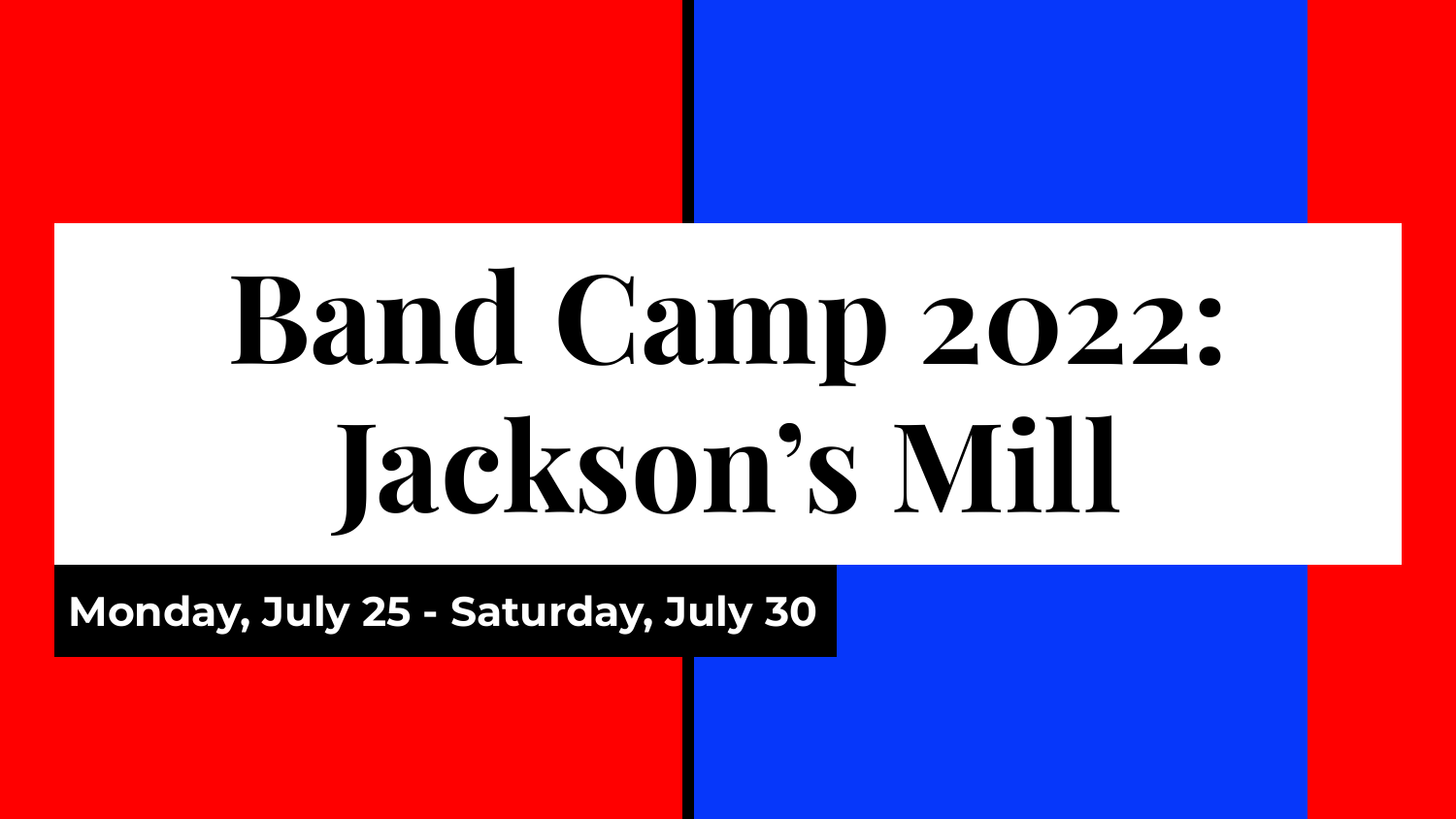## Fees

#### **Band Camp Fee - \$370**

- -Includes Band Shirt that we wear under uniform and at other designated times
- -Includes all Lunch and Dinner meals at Jackson's Mill
- -Includes lodging at Jackson's Mill
- -Includes instrument-specific instructors

#### **Uniform Fee - \$50**

-Offsets wear and tear, cleaning, etc. Uniforms are replaced roughly every 10 years due to life cycle

#### **Instrument Rental Fee - \$25**

-This is for any student who uses a school instrument. It is paid only once / year

**Total - \$420 - \$445(after uniform and pending instrument rental)**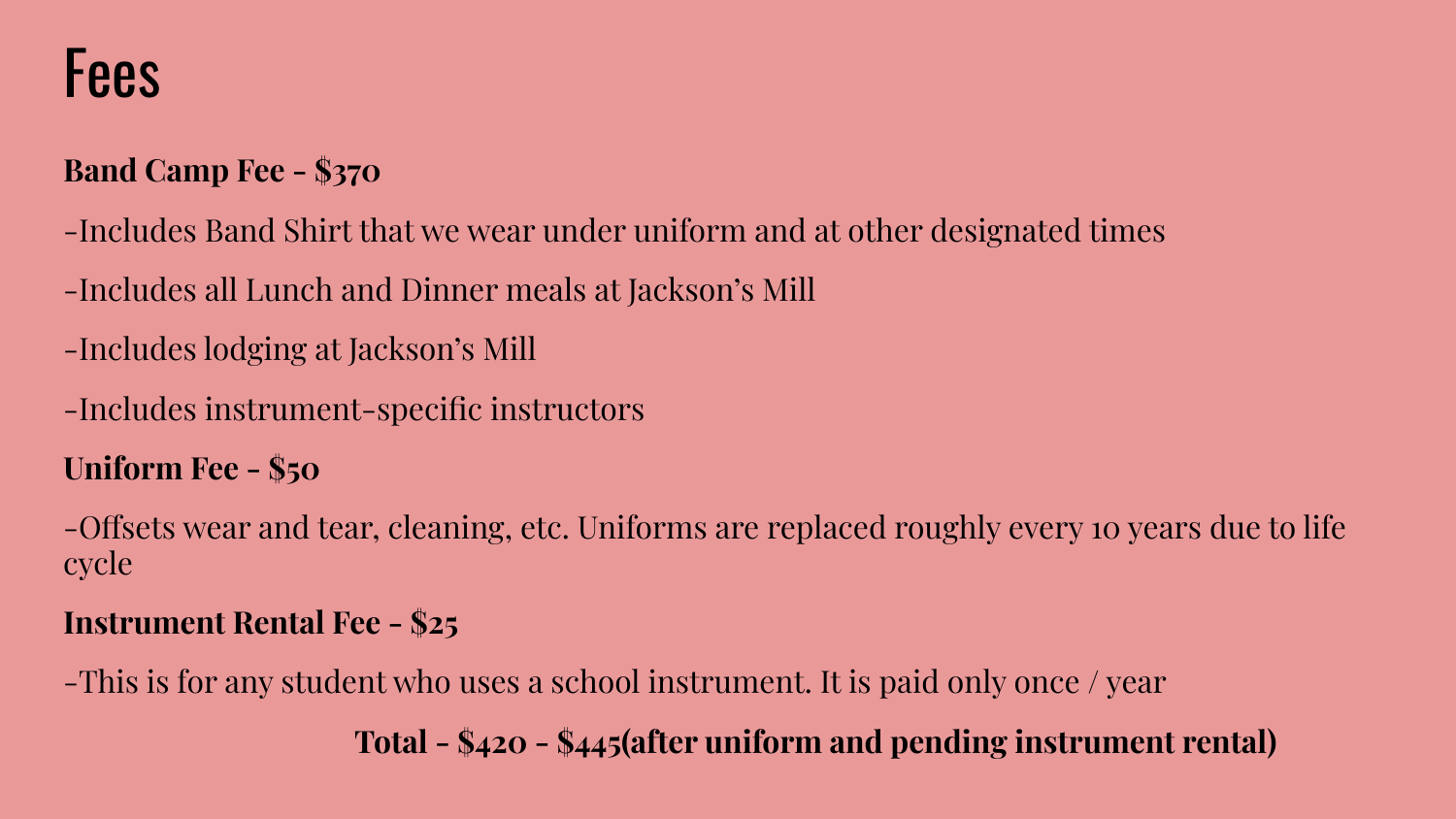# Typical Schedule (SUBJECT TO CHANGE)

**Wednesday, July 27** 7:00 AM - Flagpole 7:15 AM - Breakfast 8:00 AM - Field Time 11:00 AM - Music Sectionals 12:00 PM - Lunch 1:00 PM - Field Time 4:00 PM - Full Band Music 5:30 PM - Dinner (Dining Hall) 6:30 PM - Junior Vespers 7:30 PM - Talent Show 9:00 PM - Field Time (if needed, unlikely)

Flagpole is traditionally how we start our mornings at camp.

Field Time is where we practice drill/marching.

Music Sectionals are where the kids work with our hired clinicians who specialize in their instrument.

The talent show is one example of the kinds of fun themes we try to put on throughout the week.

Vespers are traditionally held at camp and are an important experience for our kids.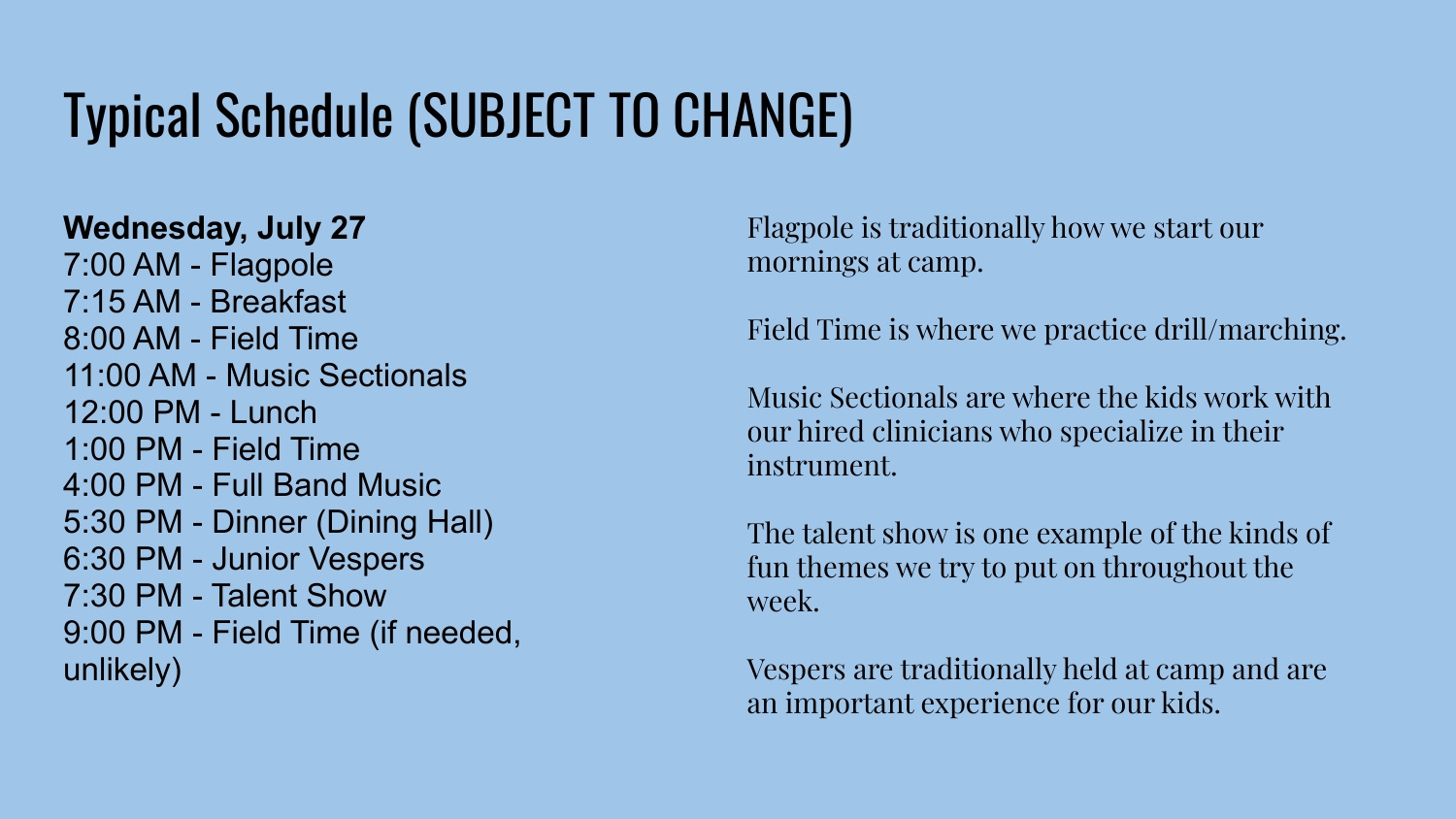## Chaperone Stuff

Daily Chaperone meeting after Breakfast each morning

Chaperones WILL NOT be in the same cabin as their student

At Least 1 chaperone from each cabin MUST be on the field during any practice

All chaperones must be at every activity managing cabins

Keep cabins locked when students are not at cabins

Chaperone should sit at the head of each table during meals

Occasional Morgantown or WalMart runs may be requested - if your child forgets something, bring it to Fawley's Music with your child's name on it and it will be received promptly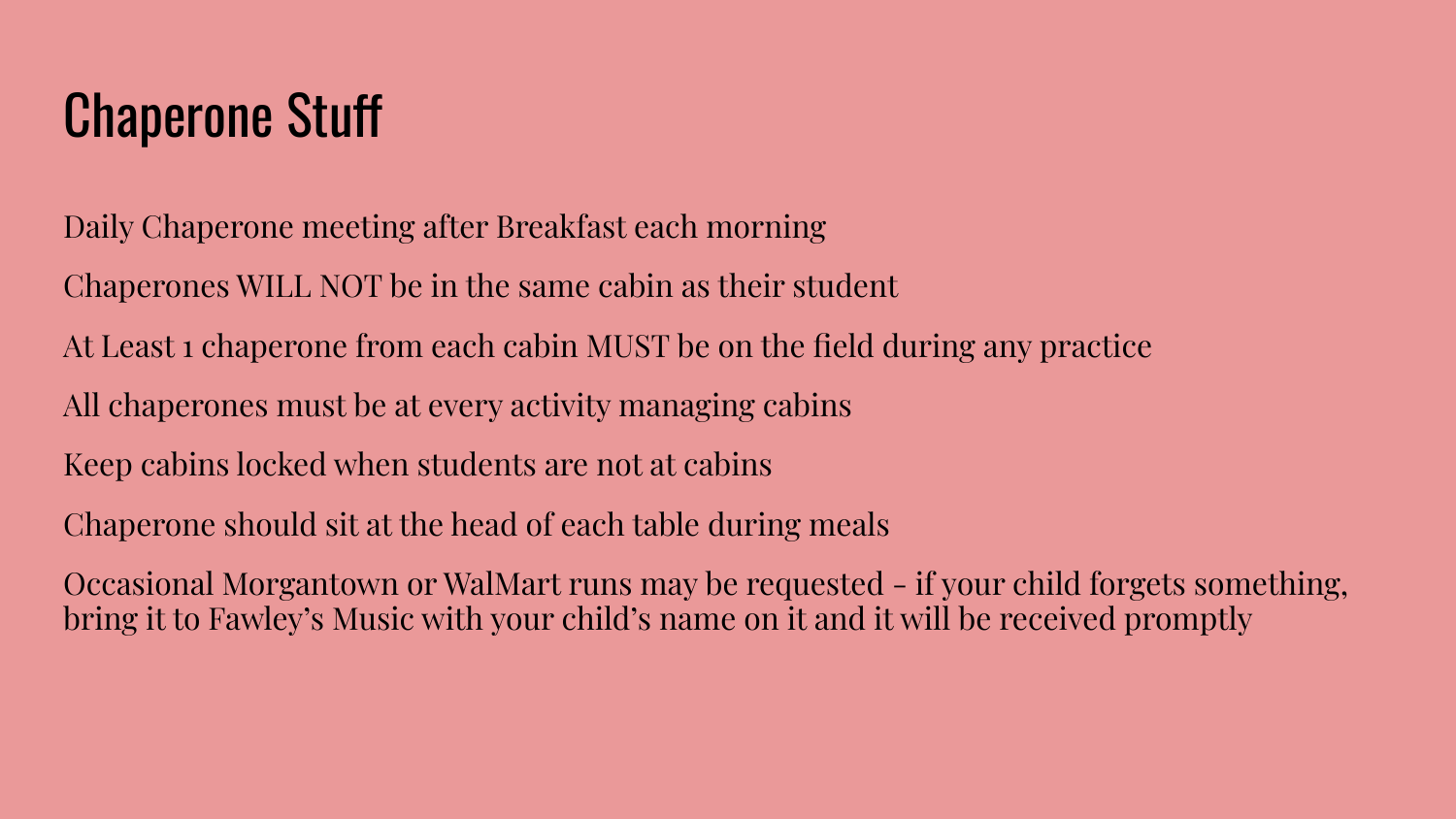### Transportation must be arranged by families

## ABSOLUTELY NO STUDENT MAY DRIVE TO BAND CAMP AT JACKSON'S MILL

If your child will be leaving camp on Saturday with anyone other than their parent, a sign out form (redbluemhsband.com/forms) must be received by the first day of camp - no exceptions.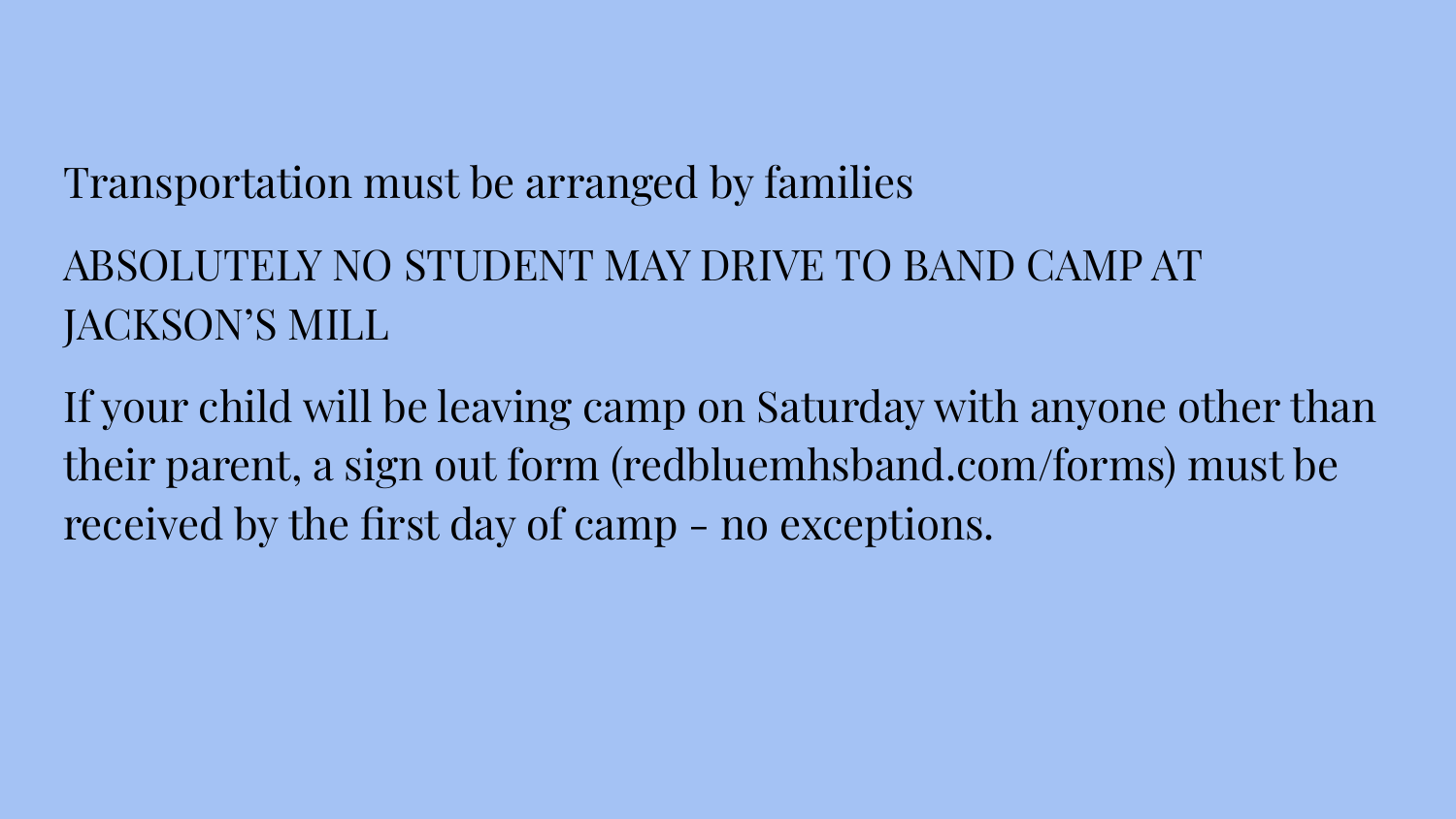## Meals

**Students will fill out the dietary restrictions form and turn in by Friday, July 8.** 

**Meals are typically served family style.**

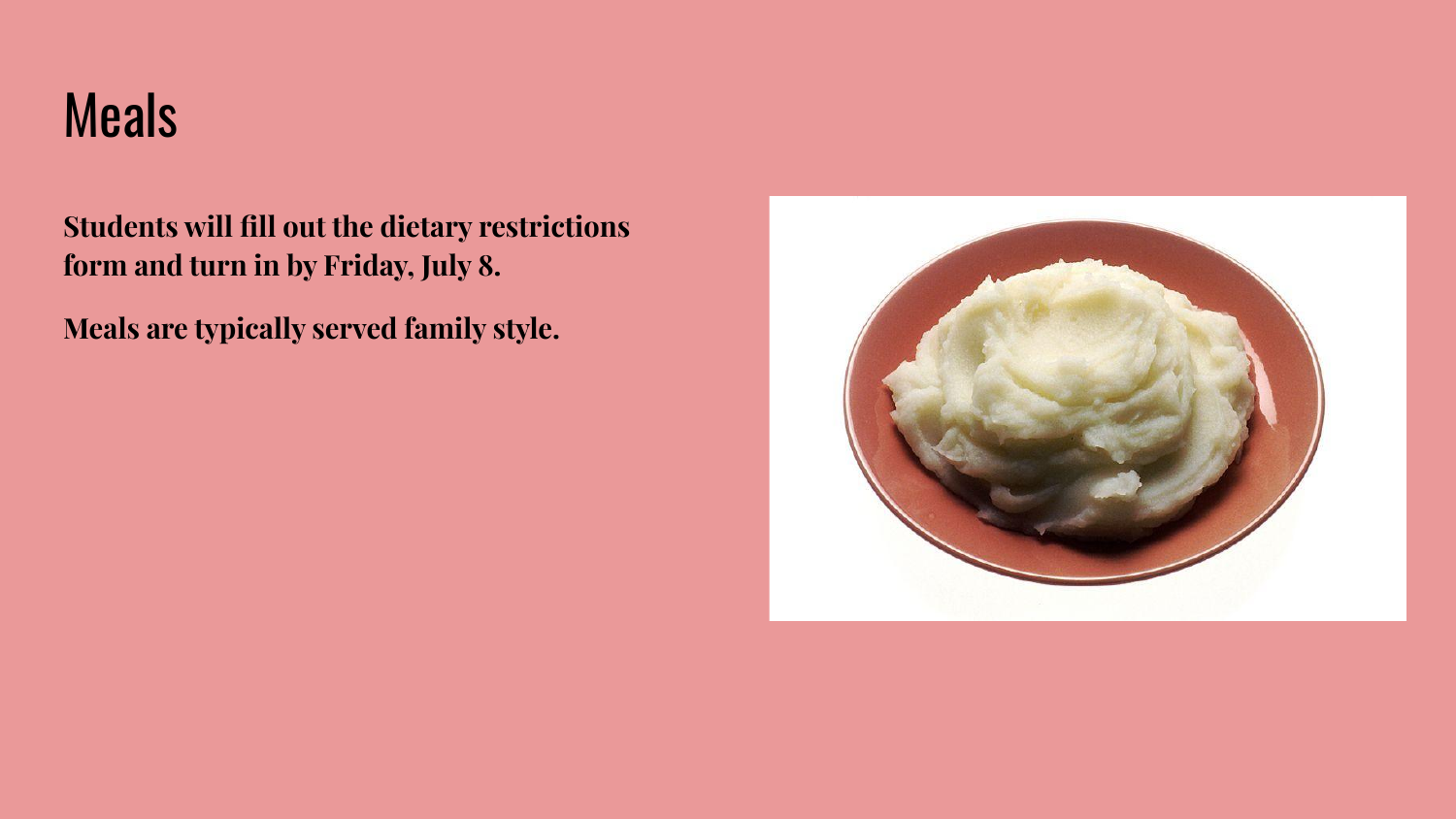## Volunteers and Chaperones

If you would like to chaperone or volunteer with the MHS Band, you must fill out the "Authorized Volunteer Chaperone Form" on [www.redbluemhsband.com/forms](http://www.redbluemhsband.com/forms) and turn it in to Mr. Hyskell for a signature.

Once Mr. Hyskell has this form, he will give you information to complete a background check that is required by the county. If you have traveled out of the country in the last 12 months, you will also need a negative TB test.

Your background check is valid for the duration of your students' time at MHS.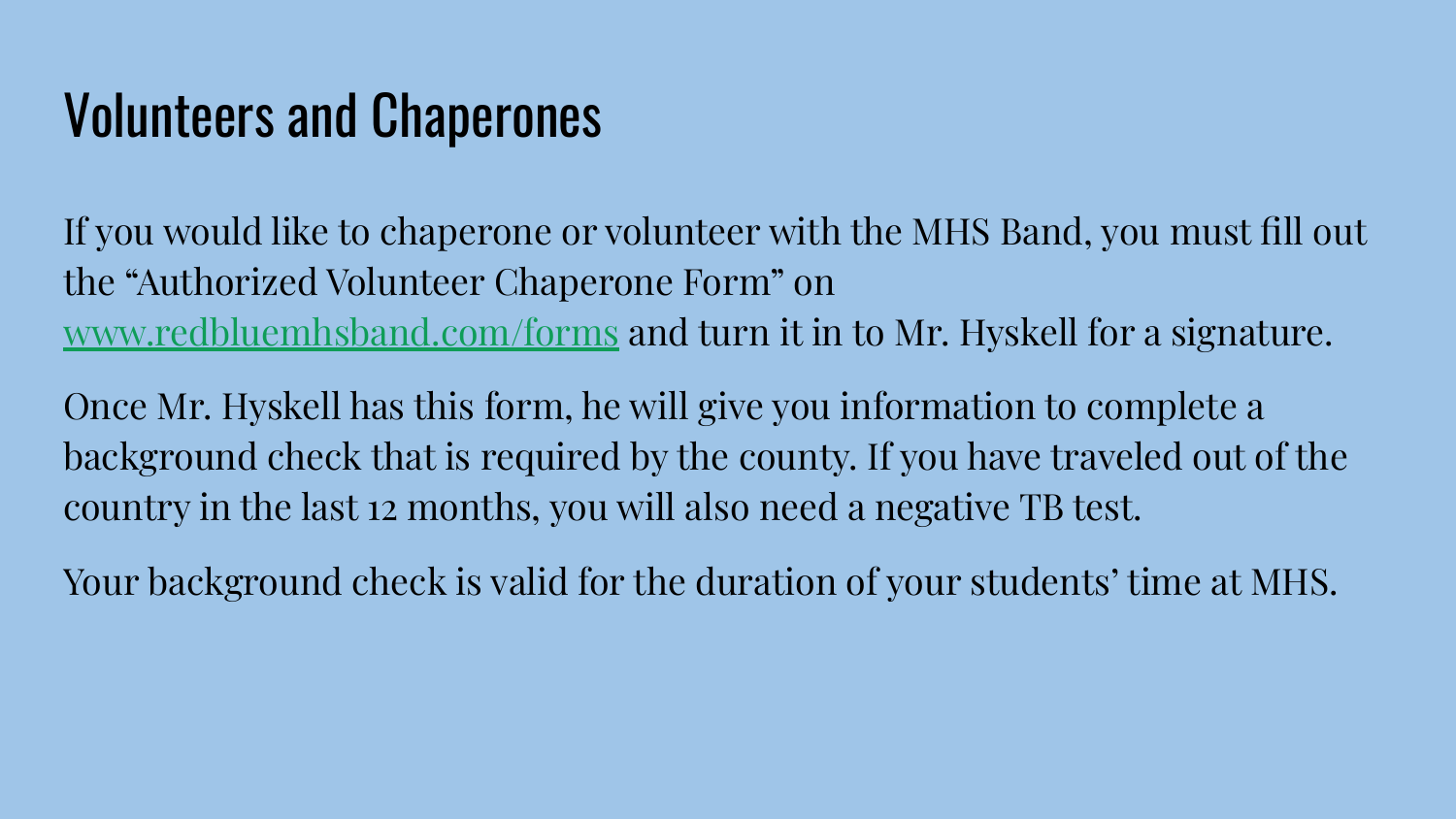# What to Bring Everyday

Instrument and case

Flip folder and music

Lyre

Valve Oil / Slide Oil / Cork Grease Reeds / Mouthpiece

Extra Socks

Sunscreen

Bug Spray

Extra pair of tennis shoes Hat and Sunglasses **Refillable Water Jug** Themeware as needed Any necessities for Vespers Personal Hygiene products as needed Pencils Twin Bedding OR Sleeping Bag / Pillow Flip Flops for shower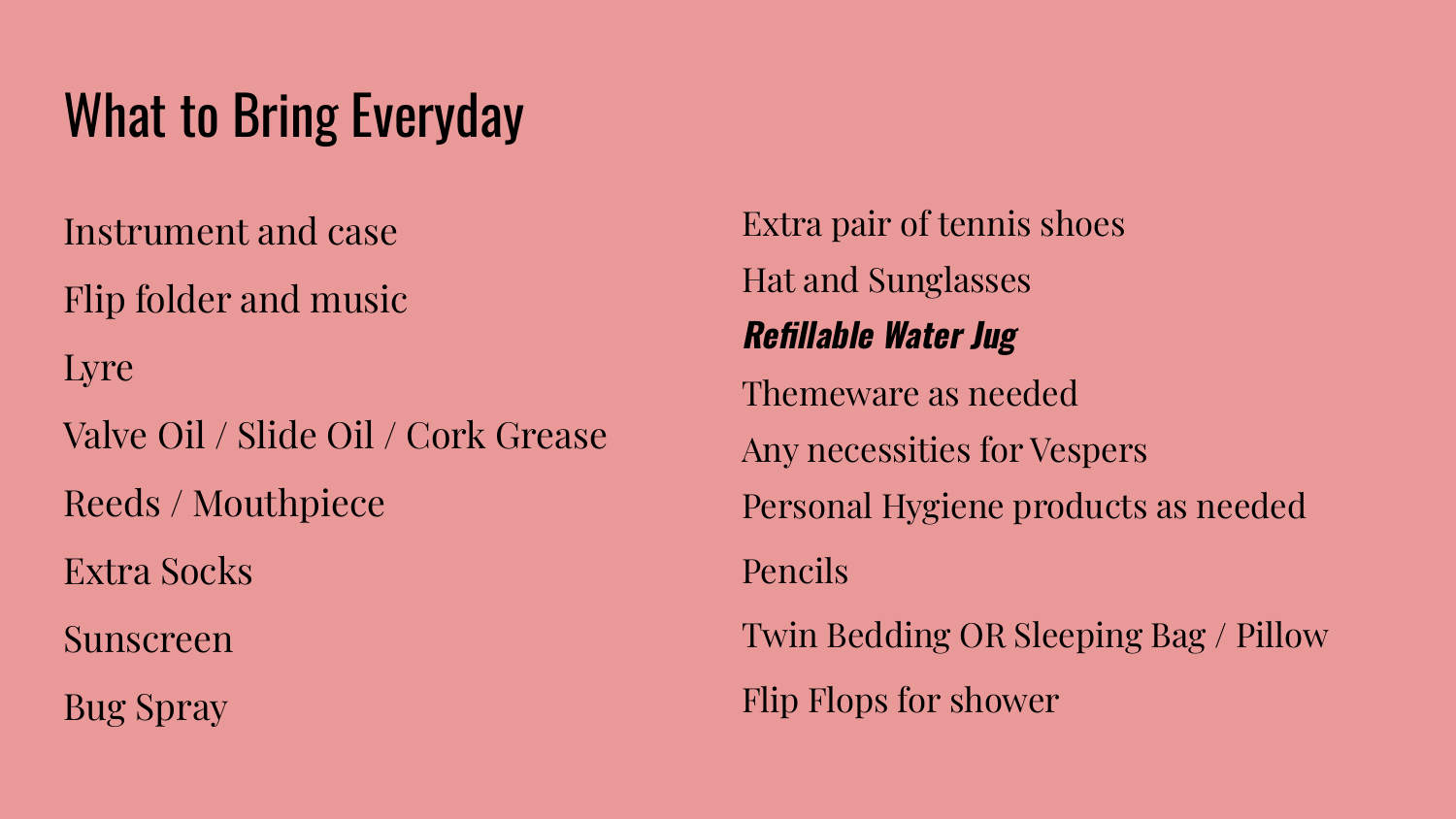# What NOT to Bring

- Excessive Soda / Dairy / Snacks (you **WILL** get sick…)
- Excessive Sweets (see above)
- Flip Flops / Slides / Berks with the intent of wearing them during the day
- Anything that is not school appropriate (weapons, alcohol, tobacco, drugs, apparel)
- Electronic Gaming Consoles / Appliances you won't have time to use them…trust us.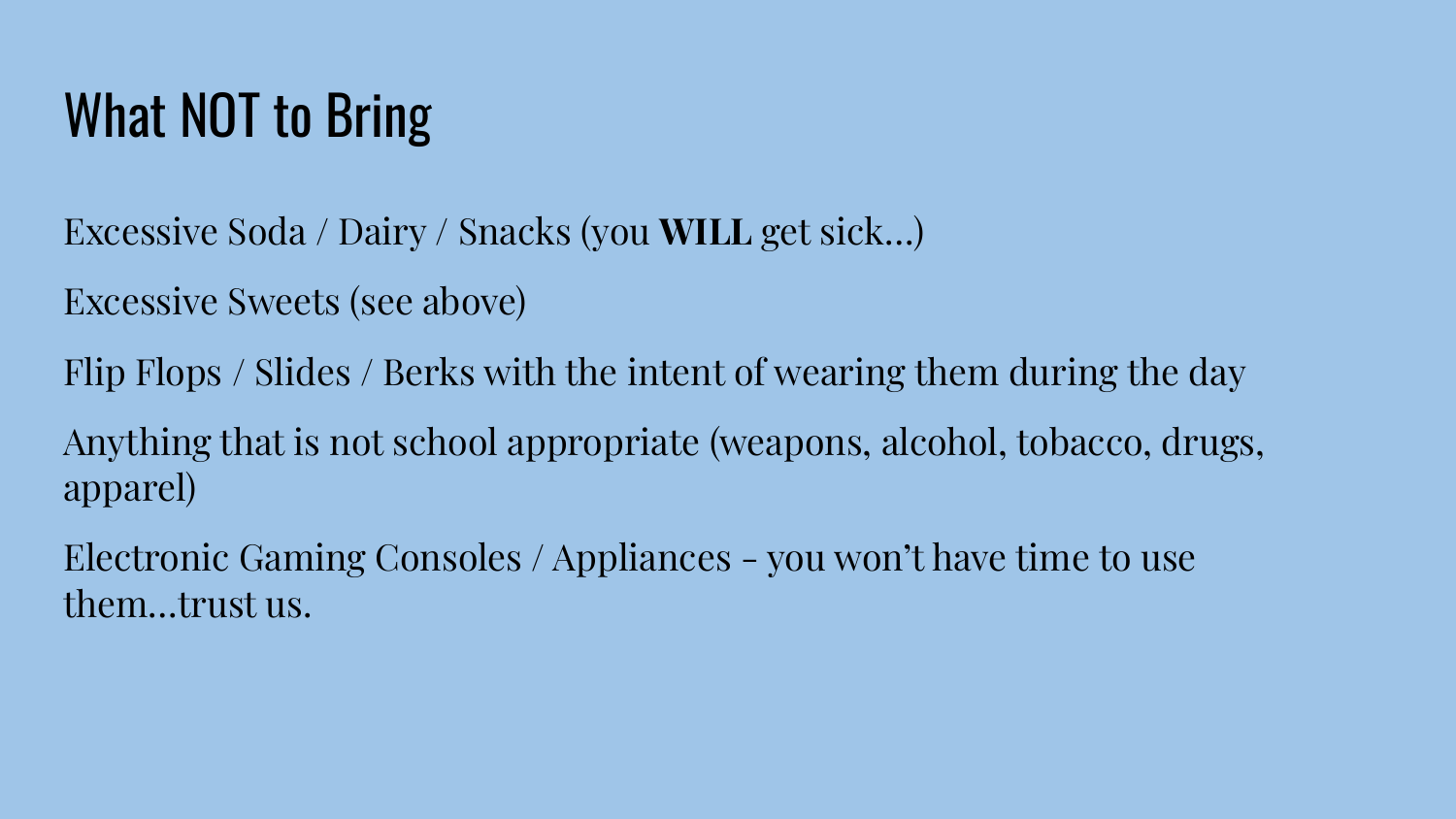# Required Forms for the Year

Forms can be accessed on redbluemhsband.com/forms. You'll need to submit hard copies of the:

- Student Athlete Physical Form (2 parts) [MUST BE COMPLETED AFTER JUNE 1]
- Medical History
- Activity / Field Trip Form
- Overnight Activity / Field Trip Form

In Addition, you'll need to scan and complete the forms that are accessible through both QR Codes below. The Left is our Digital Form Packet, the Center is out Volunteer Sign Up, and the Right is our Preliminary Registration.





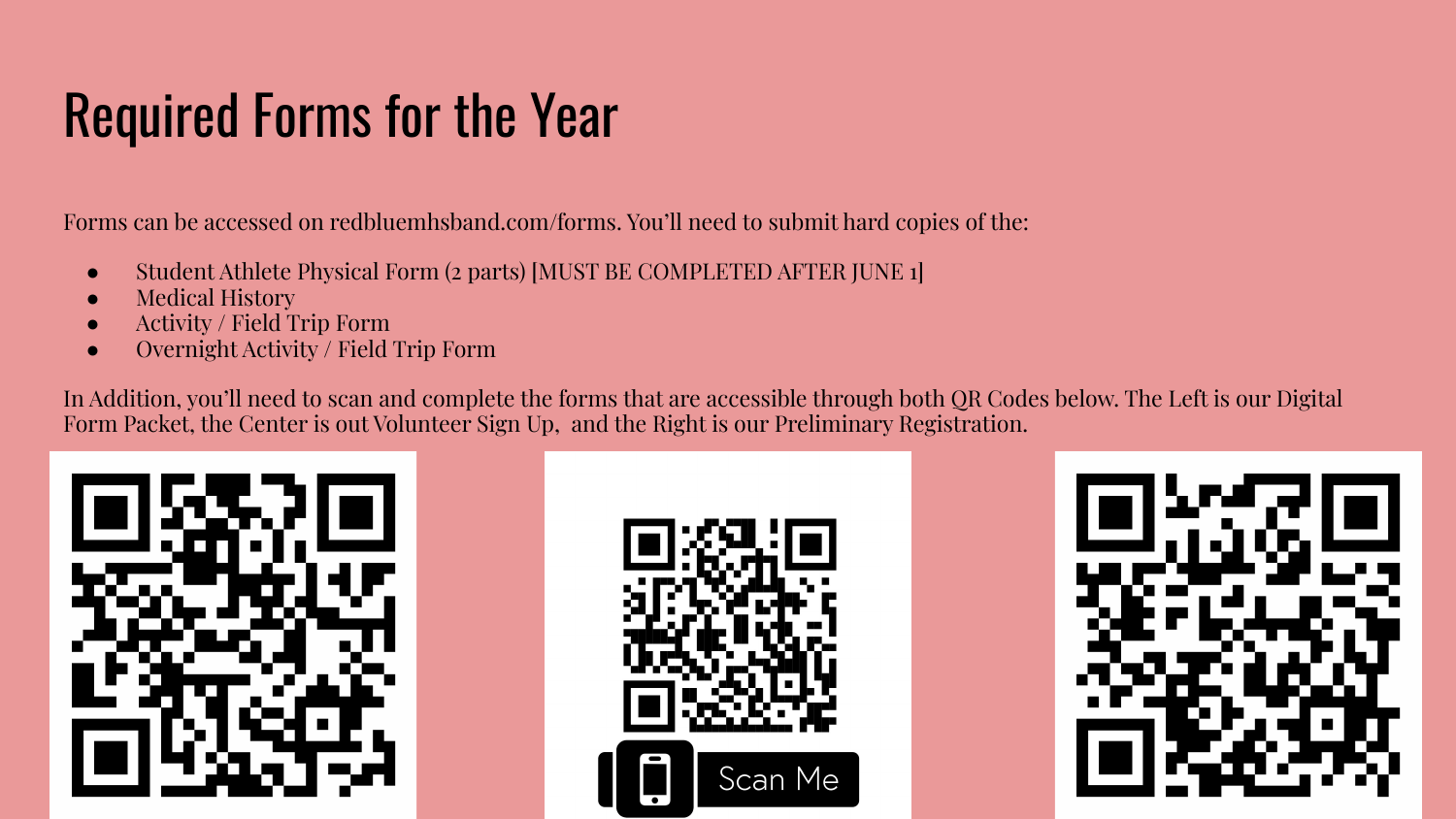## How to get to Jackson's Mill

Jackson's Mill is South on I-79 from Morgantown in Jane Lew, WV

It is most helpful to use a GPS app; Camp is off the beaten path

Drop off will be Monday, July 25 beginning at 6:00 AM, and he kids must be checked in and in sectionals by 9:00 AM

Pick up will be sometime Saturday TBD (either morning or just before lunch)